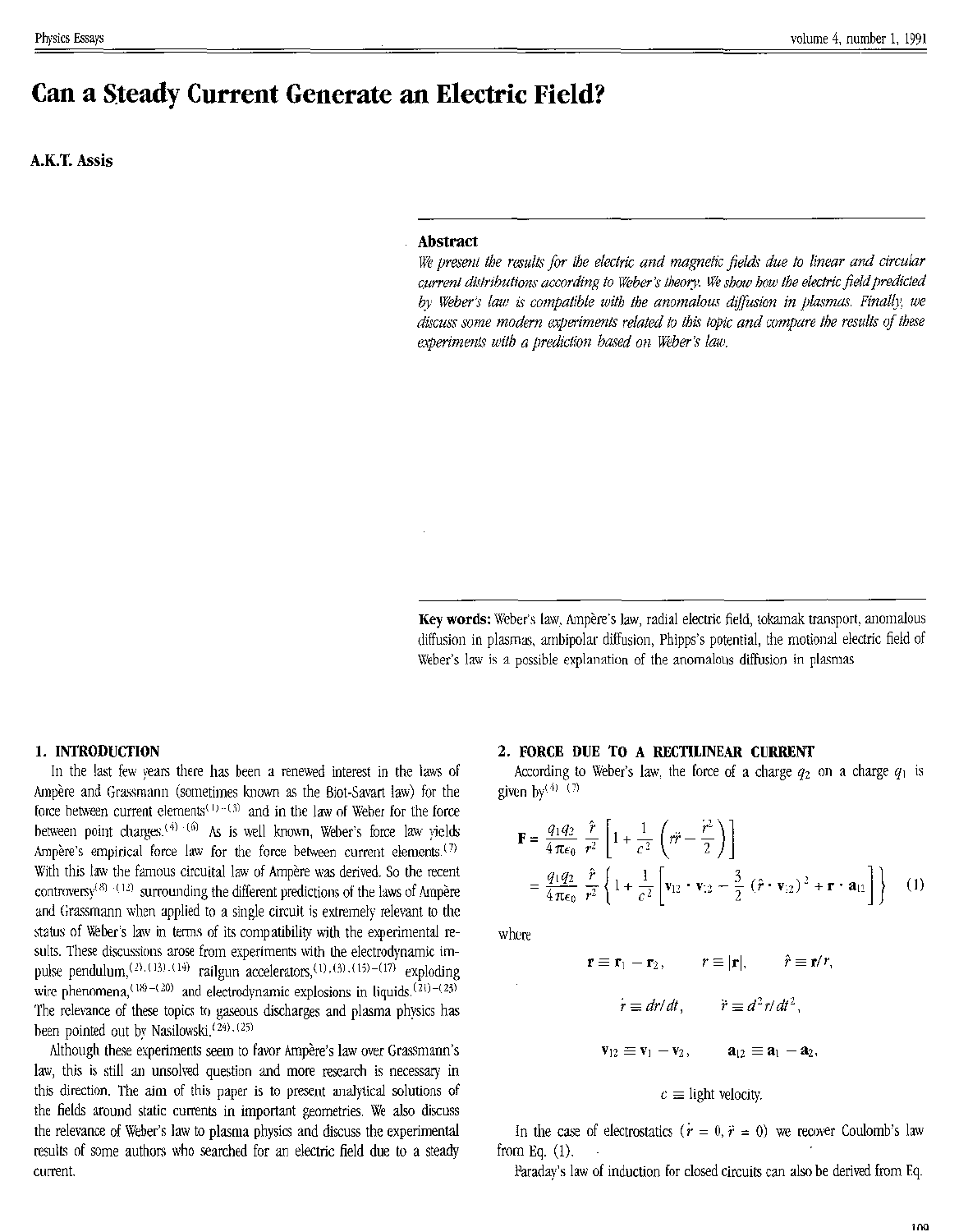(1), and Weber's law is also consistent with the principle of conservation of energy, since it can be derived from a velocity-dependent potential energy.<sup>(7)</sup> Weber's potential can be written in the form $(4)$ 

$$
U = \frac{q_1 q_2}{4 \pi \epsilon_0} \frac{1}{r} \left( 1 - \frac{\dot{r}^2}{2c^2} \right). \tag{2}
$$

A possible way to overcome Helmholtz criticism<sup>(26)-(29)</sup> of Weber's law has been given recently by Phipps. He considers Weber's law as only an approximation valid up to second order in  $\dot{r}/c$ . As a better model for the potential energy of interacting charges he proposes<sup>(30)</sup>

$$
U = \frac{q_1 q_2}{4 \pi \epsilon_0} \frac{1}{r} \left( 1 - \frac{\dot{r}^2}{c^2} \right)^{1/2},
$$
 (3)

which reduces to Weber's potential if we go only to second order in  $r/c$ . Since Phipps's potential is free of the "negative-mass behavior" for all velocities smaller than  $c$ , he answered Helmholtz's objection.

We had also concluded that Weber's law is only an approximation when we analyzed the Kaufmann-Bucherer experiments.<sup>(31)</sup> We showed that Weber's law can explain this experiment only up to second order in  $v/c$ , inclusive, but that it failed for higher orders. However, it must be emphasized that the precision of these experiments was not higher than the second order in  $v/c$ , (32), (33)

In the present paper we are considering phenomena only up to second order in  $v/c$ ; therefore, we will concentrate on the original Weber's law, and we will not consider recent developments, such as Phipps's proposal.

We now utilize this expression to calculate the force on a charge  $q_1$ , with velocity  $\mathbf{v}_1$  and acceleration  $\mathbf{a}_1$ , due to a steady current  $I_2$ , infinite along the  $z$ -azis. We suppose this current distribution to have a zero net charge  $(q_{2-} = -q_{2+}, n_{2+} = n_2 = n_2$ , where  $n_2$  is the density of charged particles). We then have

$$
dq_{2+} = q_2 \cdot n_2 dV = q_2 \cdot n_2 \rho d\rho d\phi dz,
$$
  
\n
$$
dq_2 = -q_2 \cdot n_2 dV = -q_2 \cdot n_2 \rho d\rho d\phi dz,
$$
  
\n
$$
\mathbf{v}_{2+} = v_2 \cdot \hat{z},
$$
  
\n
$$
\mathbf{v}_2 = v_2 \cdot \hat{z},
$$

where we are assuming a symmetric distribution of current around the z-axis, and that the element of charge  $dq_2$  is at a distance  $\rho$  from the  $z$ -axis. We are utilizing cylindrical polar coordinates and  $\varphi$  is the azimuthal angle.

The force on  $q_1$  is then obtained by integration. First, we calculate the force on  $q_1$  due to a current in a cylindrical shell of radius  $\rho$  and thickness  $d\rho$ ,

$$
d\mathbf{F} = \int_{\phi=0}^{\phi=2\pi} \int_{z=-\infty}^{z=\infty} (d\mathbf{F}_{2-\text{in}1} + d\mathbf{F}_{2+\text{in}1})
$$
  
=  $A_1 \frac{\alpha}{\rho_1^2} \{ [-2v_{1z}(v_{2+} - v_{2-}) \rho_1 \hat{\rho}_1 + 2(x_1 v_{1x} + y_i v_{1y}) (v_{2+} - v_{2-}) \hat{z} ]$   
+  $(v_{2+}^2 - v_{2-}^2) \rho_1 \hat{\rho}_1 \},$  (4)

where

$$
A_1 \equiv \frac{q_1 q_2 + n_2 \mathbf{p} a \mathbf{p}}{4 \pi \epsilon_0 c^2},
$$

$$
= \begin{cases} 0, & \text{if } \mathbf{p}_1 < \mathbf{p} \\ \pi, & \text{if } \mathbf{p}_1 = \mathbf{p} \\ 2\pi, & \text{if } \mathbf{p}_1 > \mathbf{p} \end{cases}
$$

 $\mathbf{u}$  and  $\mathbf{v}$ 

We can express this result as

 $\alpha$ 

$$
d\mathbf{F} = q_1 \left( \mathbf{v}_1 \times d\mathbf{B} + d\mathbf{E}_M \right),\tag{5}
$$

where

$$
d\mathbf{B} = \frac{\mu_0 q_2 n_2 \alpha \rho (v_{2+} - v_{2-})}{2 \pi \rho_1} d\rho \hat{\varphi}_1,
$$
  

$$
d\mathbf{E}_M = \frac{\mu_0 q_2 n_2 \alpha \rho (v_{2+}^2 - v_{2-}^2)}{4 \pi \rho_1} d\rho \hat{\rho}_1.
$$

The magnetic field in Eq.  $(5)$  is exactly the same as that obtained in classical electromagnetism. So Weber's law is in agreement with the Lorentz force regarding the magnetic field. The difference between the two results arises due to a motional electric field predicted by Weber's law  $d\mathbf{E}_{\text{M}}$ , because no such field should exist according to classical electromagnetic theory, due to the fact that we are considering a steady current  $(dI_2/dt = 0)$ . We can estimate such electric field considering a linear metalic conductor, so that  $(v_{2_1} = 0, \lambda_{2_1} = 2 \pi \rho d \rho n_2 q_{2_1}, l_2 = \lambda_{2_1} v_{2_1}, \alpha = 2 \pi)$ :

$$
\mathbf{E}_{\mathbf{M}} = -\frac{\mu_0 |I_2 v_2|}{4 \pi \rho_1} \hat{\rho}_1, \tag{6}
$$

where  $v_2$  is the drift velocity of the electrons in the wire. Wesley<sup>(5)</sup>, <sup>(6)</sup> obtained Eq. (6) and showed its negligible effect in laboratory conditions (this electric field gives rise to forces around  $10^{-8}$  dyn). This shows why it is so difficult to test the existence of such a field in a typical laboratory.

Due to the great significance of Eq. (5), we decided to apply it in a typical tokamak regime like the joint European torus (JET) or the tokamak Fontenayaux-Roses (TFR). In this regime we can approximate the distribution of charge in the current by<sup>(34),(35)</sup>

$$
n_2(\rho) = n_{20}(1-\rho^2/a^2), \qquad (7)
$$

where  $n_{20}$  is the value of the density at the axis of the plasma, and the parameter  $a$  is the minor radius of the plasma. We utilize an approximation of linear toroid so that we can apply Eq.  $(5)$  to a toroidal geometry. This is justifiable in the TFR machine because  $a \ll R$ , R being the major radius of the toroid. Performing the integration from  $\rho = 0$  to  $\rho = a$  vields

$$
\mathbf{F} = q_1 \left[ \mathbf{v}_1 \times \mathbf{B}(\mathbf{\rho}_1) + \mathbf{E}_{\mathsf{M}}(\mathbf{\rho}_1) \right],\tag{8}
$$

where

$$
\mathbf{B}(\rho_1) = -\frac{\mu_0 n_{20} e}{2} \left( 1 - \frac{\rho_1^2}{2a^2} \right) \rho_1 v_2 - \hat{\varphi}_1,
$$
  

$$
\mathbf{E}_M(\rho_1) = -\frac{|v_2 - \mathbf{B}(\rho_1)|}{2} \hat{\rho}_1,
$$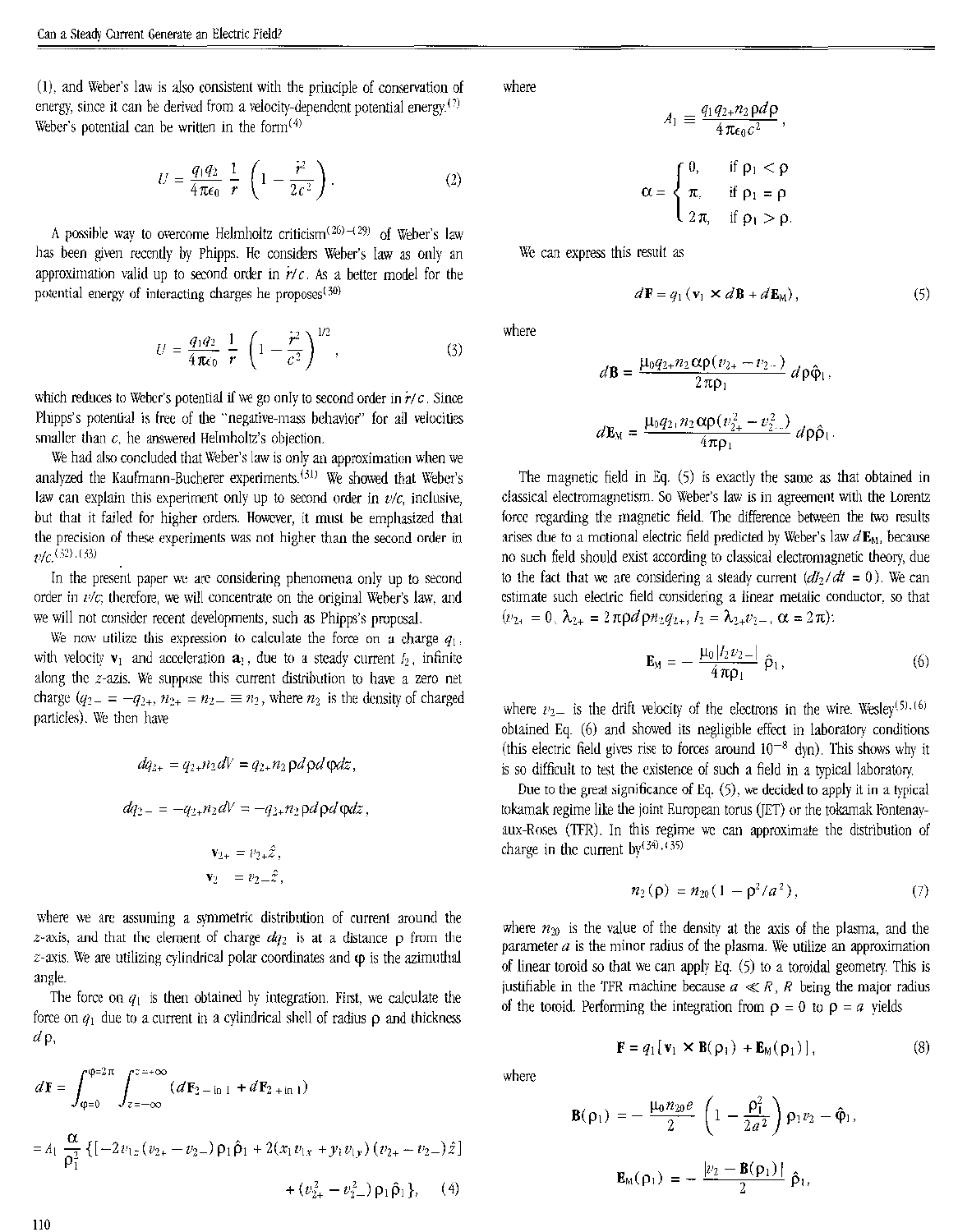and where  $-e$  is the electron charge. We utilized the fact that the ion drift velocity is much smaller than the electron drift velocity.

From Eq. (8) we can see that the force due to the poloidal magnetic field and the magnitude of this magnetic field calculated by Weber's law are exactly the same as those expected from Lorentz law. In addition to this, we obtained a radial electric field which should not exist according to classical electromagnetic theory. This electric field is independent of the velocity of  $q_1$ and is always pointing in the direction of the current. Due to this field we should expect the electrons to drift radially towards the wall, while the ions should concentrate at the center of the plasma. This anomalous diffusion (anomalous according to classical electromagnetism) is observed to happen in tokamak discharges.<sup>(36)</sup> This is one of the most serious problems facing the controlled thermonuclear fusion program. The origins of this anomalous transport have never been completely understood. As we show here, Weber's force is a possible source for this radial flux of charges.

From Eq. (8) and obscrving that the electric field is proportional to the modulus of the poloidal magnetic field, we should expect the force and the flux of electrons to risc rapidly towards the discharge boundary, an effect observed in all the measurements of the flux of electrons.<sup>(37)</sup> This outward flux is not explained by classical or neoclassical theories.<sup> $(37)$ </sup> This can be seen if we note that the nonthermal velocity of the electrons, their drift velocity, is a velocity along the external toroidal magnetic field. Since this toroidal magnetic field is parallel to the mean velocity of the electrons. it will not exert any force on them. So their interaction with the poloidal magnetic field generated by the plasma current would, by Lorentz force, move the electrons to the center of the plasma (classical transport, cylindrical geometry  $(381, (39))$ ). If we consider toroidal geometry (neoclassical transport<sup>(40)-(44)</sup>) the same should happen because the force on the electrons due to  $\nabla B_x^2$  where  $\mathbf{B}_x$ is the external toroidal magnetic field, is also directed for the center of the plasma.

For the sake of clarity we present here the definitions of classical and neoclassical transport theories as given by Balescu<sup>(39), (44)</sup>: "The classical theory covers the transport phenomena in a plasma, considered as a collection of charged particles interacting through binary collision, in the presence of straight, homogeneous and stationary magnetic and electric fields." On the other hand, the neoclassical theory covers the transport phenomena in a plasma "in the presence of an inhomogeneous and curved magnetic field." Any other kind of transport that is not explained by these two theories is called "anomalous transport" That classical and neoclassical theories are insufficient to explain tokamak transport data has long been known.  $(45)$ ,  $(46)$ 

In any case, the net outward flux of electrons should happen only until the moment when an opposite electric field is produced which counterbalances the former electric field. After this only an ambipolar diffusion can occur.<sup> $(47)$ </sup> As we saw, the electric field of Eq. (8) is a possible explanation for these phenomena, but of course much more research is necessary in this direction before any conclusion can be drawn. The most accepted model nov,' to explain the anomalous transport in plasmas is based on theories of turbulence<sup> $(48)$  (50)</sup> (for an earlier work on anomalous transport see Ref. 51). Because the role of tokamak microturbulence in anomalous transport is not yet completely understood.<sup> $(50)$ </sup> we think it is a valid idea to explore other mechanisms as the driving force behind the anomalous diffusion of electrons.

It should be remembered here that even the runaway effect<sup>(52)-(54)</sup> cannot explain this anomalous transport in tokamaks, because this effect is related to the component of the electric field parallel to the extemal toroidal magnetic field.

## 3. **FORCE DUE TO A CIRCULAR CLOSED LOOP**

In general, we can reproduce the Lorentz force due to a magnetic field utilizing Weber's law, so in this section we will concentrate only on the motional or velocity-depcndent electric field. This is the name we give to the electric field predicted by Weber's law and which should act on a charge at rest relative to a macroscopic magnet or at rcst relative to a current-carrying wire. It is different from the classical electric field because it is not generated by a net electric charge.

This motional electric field is due to neutral currents in which the positive and negative charges of the current move with different velocities (in modulus), as can be seen from Eq.  $(5)$ . Although this electric field is obtained through Weber's law, it should be emphasized here that to Weber himself this electric field shouldn't exist. This is because to Weber each current element should consist following Fechner assumptions, of a positive and a negative charge which move toward each other with the same velocity relative to the wire. $^{(28)}$  At the time of Weber's writings and even of Maxwell's *lreatise* (1873), the internal nature of a current was not understood. Now, we know that the positive charges in a current-carrying wire don't move and that only the negative charges are responsible for the current. So, if Weber's law correctly describes the interactions between electric charges (at least up to second order in  $v/c$ ), we should expect this motional electric field to exist and in principle this can be tested experimentally.

One limitation of the calculations presented in the previous section is the fact that the fields were calculated in an idealized geometry (a straight current of infinite length). From Eq. (I) we can sec that Weber's force law is dependent on the accelerations of the charges and then any curvature in the current can affect the results, even in a steady-state situation.

16 investigate this question we calculated the force on a charge  $q_1$  due to a current  $I_2$  in the form of a circular closed loop of radius  $p$ . To simplify the calculations, without any loss in generality, we place the loop in the xy plane, with the z-axis along the axis of symmetry of the loop. The charge  $q_1$  is placed at rest in  $\mathbf{r}_1 = x_1\hat{x} + x_1\hat{z}$ . As in the previous section, we consider a steady current without a net charge and neglect the ions' movement  $(v_{2+} = 0)$ , as is the case for a metallic wire. We then obtain for the force on  $q_1$ 

$$
\mathbf{F} = q_1 \mathbf{E}_M,\tag{9}
$$

where

$$
\mathbf{E}_{\mathsf{M}} = -\frac{\mu_0 |I_2 v_2 - \mu_1}{4\pi} \int_0^{2\pi} d\varphi
$$
  
\$\times \left\{ \frac{(x\_1 \hat{x} + z\_1 \hat{z}) \cos \varphi - \rho \cos^2 \varphi \hat{x}}{[(x\_1^2 + z\_1^2 + \rho^2) - 2x\_1 \rho \cos \varphi]^{\frac{3}{2}} - \frac{3}{2} x\_1 \rho \frac{(x\_1 \hat{x} + z\_1 \hat{z}) \sin^2 \varphi - \rho \hat{x} \cos \varphi \sin^2 \varphi}{[(x\_1^2 + z\_1^2 + \rho^2) - 2x\_1 \rho \cos \varphi]^{\frac{5}{2}} \right\}}\$

From this expression we can immediately see that for a charge placed in the axis of the loop, for any  $z_1$ , there will be no motional electric field. This is an important effect due to the curvature in the wire. We can also observe that the electric field is always in the plane containing  $\hat{p}_1$  and  $\hat{z}$ . This electric field is also independent of the direction of the current.

Considering  $q_1$  in the plane of the loop  $(z_1 = 0)$  and generalizing to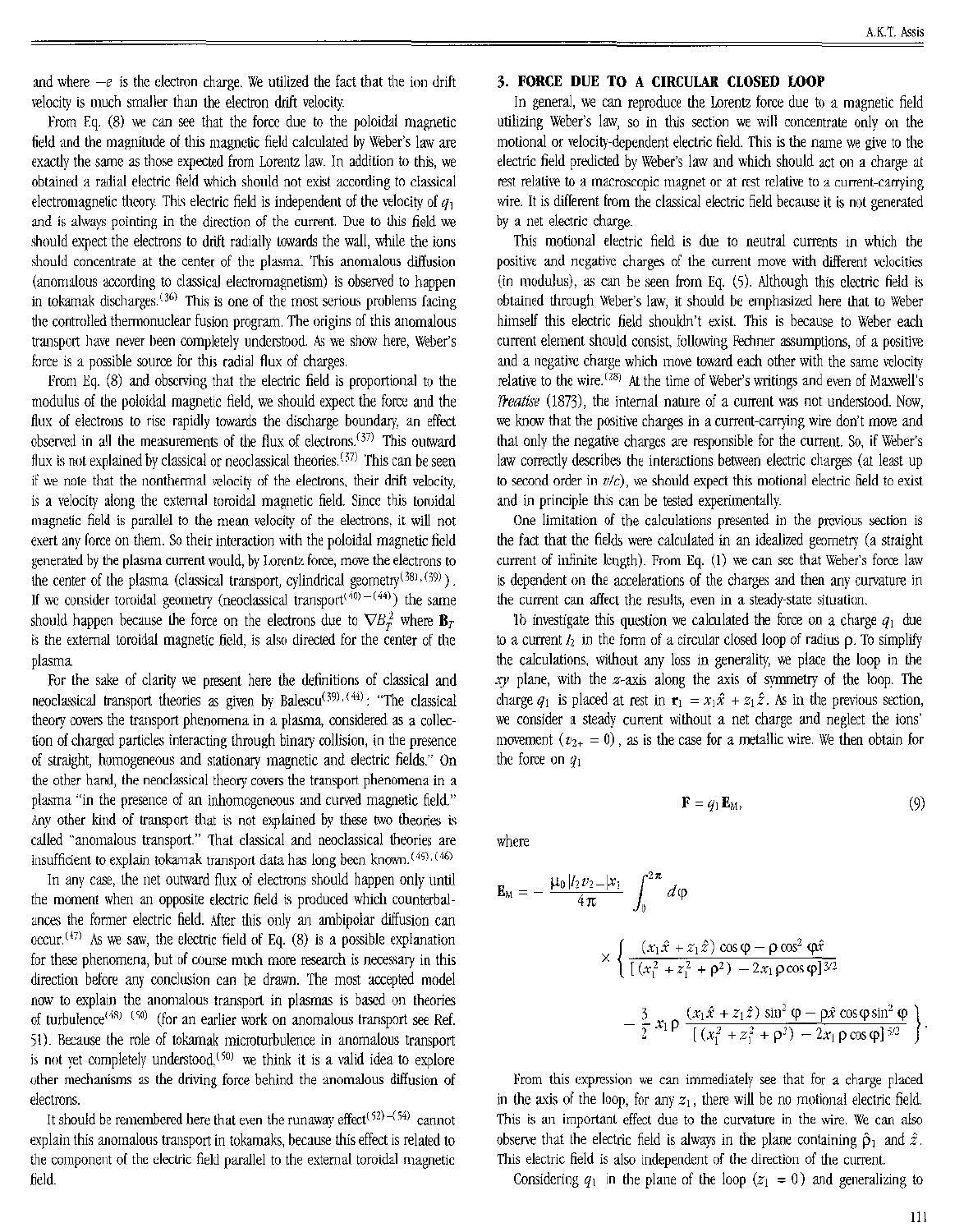$\mathbf{r}_1 = x_1 \hat{x} + y_1 \hat{y} = \rho_1 \hat{\rho}_1$  yields

$$
\mathbf{F} \simeq q_1 \; \frac{\mu_0 |I_2 v_2| \; |\mathbf{\rho}_1}{4 \, \rho^2} \; \hat{\mathbf{\rho}}_1, \qquad \text{if } \mathbf{\rho}_1 \ll \mathbf{\rho}, \tag{10}
$$

$$
\mathbf{F} \simeq -q_1 \ \frac{\mu_0 |I_2 v_2|}{8 \rho_1^2} \ \hat{\rho}_1, \qquad \text{if } \rho_1 \gg \rho. \tag{11}
$$

This is the force that should act on a static charge in the plane of a circular loop with a steady current according to Weber's law.

We must now discuss some experiments related to this topic. As we will see they are important but contradictory in their findings at the moment. As we saw from Eqs. (6). (10) or (11), if this motional electric field exists, it should be of the order  $V_0^2/c^2$ , where  $V_0$  is the drift velocity of the electrons in the wire. To our knowledge the first experiments devised to make direct measurements of this second-order electric field were those of Edwards<sup>(55)</sup>, <sup>(56)</sup> and Edwards *et al.* <sup>(57)</sup> The technique used was that of measuring the potential resulting from such an electric field instead of measuring the electric field itself. 'Ib enhance the small drift velocity and so detect the effect, Edwards *et al.* used superconducting wire, They observed a potential that seems to arise due to a real motional electric field of the same order of magnitude as that of Eq. (11). Moreover. they found that the superconducting \/h-Ti coil carrying a direct current hecomes *negalive(v*  charged on its surface as would be expected according to Eqs, (6). (10) or (11). In agreement with these equations they found also that the potential (or electric field) is proportional to  $I_2^2$  (or  $V_{\text{D}}^2$ ) and is independent of the direction of the current. So their experiments gave a great support to Weber's law, or to any law of this kind.

Interpreting Edwards' results as being due to a weak variation of a particle's charge with its velocity, Bartlett and Ward<sup>(58)</sup> made two experiments to test this hypothesis. In the first one they rotated a current-carrying solenoid inside a Faraday ice pail. and in the second one they cooled a metal block inside an ice pail (the idea here is that a velocity-dependent potential would cause a neutral metal block to "charge" as it is heated, because the mean speed of the conduction electrons would be raised this way). In both experiments they found no motional electric field. Their results are inconsistent with those of Edwards and Edwards et al.

In comparing these two results it should be emphasized here that they are not equivalent. In particular, Edwards et al. utilized steady currents in closed conductors at rest, while Bartlett and ward utilized an alternating current rather than a direct one in their first experiment, and in their second experiment they considered the motion of the conduction electrons in a block of metal. This motion is known to be random and oscillatory. So their motion is not a direct one in any direction, and they are being constantly accelerated and deviated by collisions. We note these aspects because 'Weber's law, Eq.  $(1)$ , depends not only on the velocities of the charges, but also on their accelerations. This cannot be neglected when we analyze accelerated motions or currents in curved wires. So, a more careful analysis of the experiments of Bartlett and Ward should also consider a weak variation of particle's charge with its acceleration according to Eq. 0), as we intend to present in a future work. [We are here following the interpretation of Bartlett and Ward. They embodied the velocity terms of Eq. (1) in  $q_2$  so that they could consider  $q_2$  as having a weak variation depending on its velocity. In the same way we can embody the acceleration terms of Eq. (1) in  $q_2$  and so we can interpret  $q_2$  as having a weak variation also depending on its acceleration). One example of this restrict analysis is in a paper by Curé.<sup>(59)</sup>

When suggesting a modification of the Millikan oil drop experiment to test the existence of a motional electric field as that obtained by Edwards. they obtained [see Eq. (12) of Ref. 591 a force on a charged oil drop at rest in the axis of a circular coil that carries a steady current. As we saw in Eq.  $(9)$ and the subsequent analysis, if we calculate the Weber force on a charge at rest in the axis of the loop  $[x_1 = 0 \text{ in Eq. (9)}]$  it will be zero, this being due to the acceleration term of Eq. (1). This shows how careful we need to be in situations that involve acceleration of the charges.

Bonnet<sup> $(60)$ </sup> tried to clear the incompatibility of the experimental results of Edwards *et at.* and of Bartlett and Ward supposing that steady moving charges in a superconductor do not radiate even if they move in a circular orbit. In this way he could neglect the acceleration terms of the Lienard-Wiechert potentials in the situation of Edwards' experiment. So they explained the findings of Edwards et al. based on this hypothesis of a nonradiating electron in a superconductor plus the usual Maxwell equations.

Perhaps the situation could be settled in this way if it were not for the experiment of Sansbury.<sup>(61)</sup> He found a force between a net stationary charge on a metal foil and a steady electric current in a wire. This experiment does not seem to be compatible with those of Bartlett and Ward who didn't find such a force, The explanation of Bonnet cannot be used this time because Sansbury utilized a simple U-shaped copper conductor at room temperature in this experiment, and so no phenomenon of superconductivity is implied here. This experiment also does not seem to be compatible with that of Edwards *et* al., because Sansbury found that the copper conductor becomes *positively* charged on its surface. At the moment we cannot offer any explanations for these measurements of Sansbury.

Summarizing, we can say that all these experiments seem to be contradictory: Edwards *et al.* found the wire becoming negatively charged [in conformity with Eqs.  $(10)$  or  $(11)$ ], Bartlett and Ward didn't find any change in the charge of the wire, and Sansbury found the wire becoming positively charged [against the prediction of Eqs.  $(10)$  or  $(11)$ ]. This experimental situation seems to be confused at the moment, and we need more experiments hefore any conclusion can be drawn.

We must now turn our attention to an important paper by Salingaros.<sup>(62)</sup> In this paper he showed that a motional electric field can be seen as a relativistic effect. The main point of his analysis is the use of the Lorentz transformation laws of the charge-current 4-vector.<sup>(63)</sup> <sup>(65)</sup> and so he obtains in the laboratory frame an electrostatic term proportional to  $v_e^2/c^2$ , where  $v_e$  is the electron average velocity relative to the rest frame of a fluid element. At first sight it appears to be an equivalent result to our Eq. (4) for he obtains in the laboratory frame a net charge density given by  $\frac{env_e^2}{2 c^2}$ , but some remarks must be made. First, he assumes the plasma to be electrically neutral, as in the analysis of this paper, but he neglects the interparticle interactions, So the force he obtains with his net charge density only appears in the presence of an external electric field. as can be seen in his Eq. (16), for Eo to him is an externally produced electric field. These are major differences as compared to this work, because the motional electric field obtained here arose from interparticle interactions in the absence of an external electric field. Second, he ignored corrections of order  $|\mathbf{u}|^2/c^2$ , where **u** is the frame velocity, and used the Lorentz factor  $\gamma$  to be approximately equal to one. In our work the force terms of order  $r^2/c^2$  were included from the beginning and were of prime importance in deriving the motional electric field. So care must be taken when comparing these two works, because the physical origin of the motional force is different in each case. In any event, it is relevant to see that different physical theories give rise to similar effects. This can shed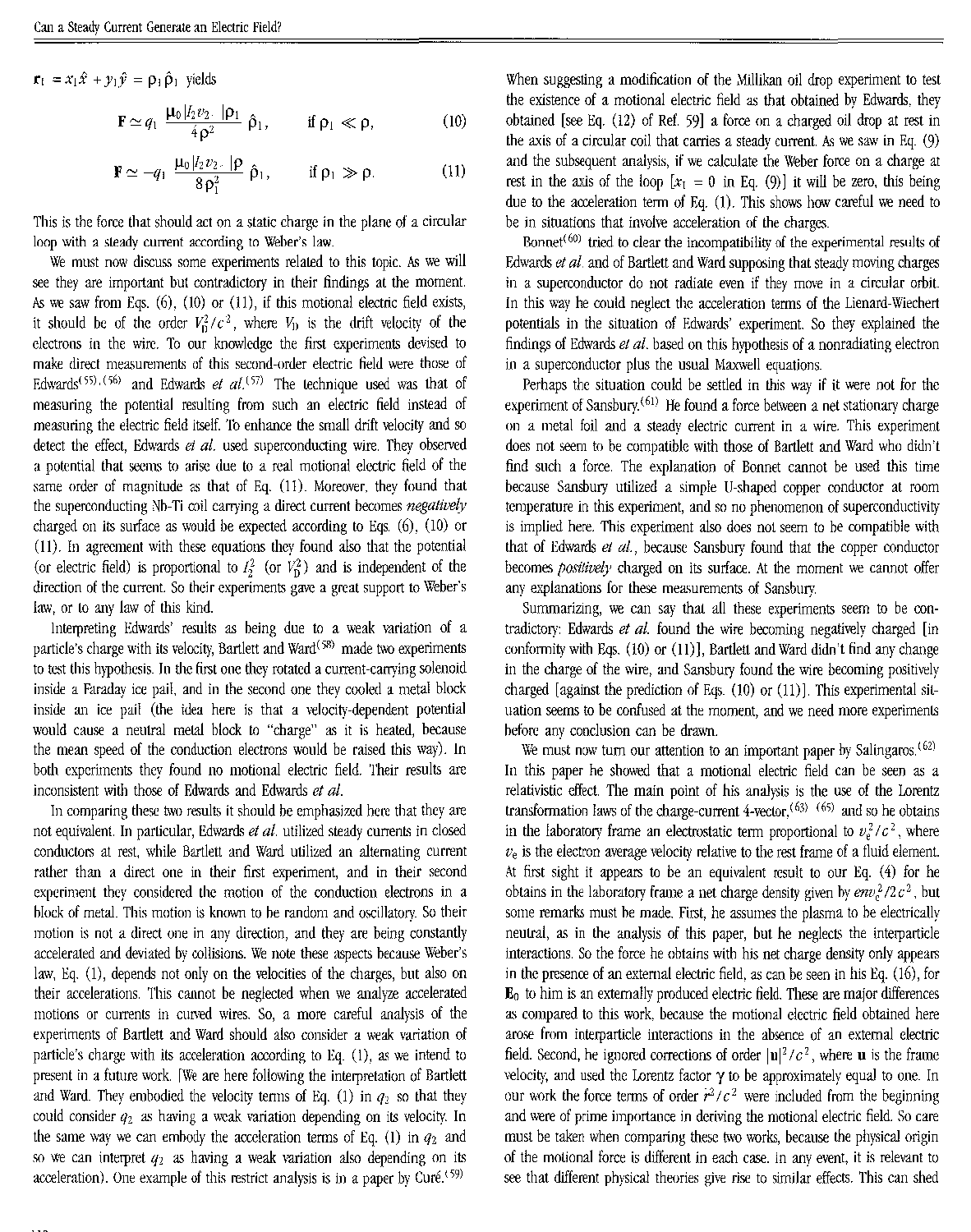some light not only in these theoretical models but also in the origin of the fields detected in the experiments discussed above. Classical Maxwell theory seems to predict a null motional electric field (see Ref. 57 for a discussion on this topic). This shows the importance of a clear analysis of all these facts.

We only considered steady-state currents in this work, so we did not include the retardation of time in Weber"s law, as was done by Moon and Spencer,<sup> $(66)$ </sup> Some similar or different proposals to contain time delays in theories of action-at-a-distance have been discussed elsewhere.  $(5)$ ,  $(67)$ - $(70)$ Something of this kind should be done whenever we have an experiment that involves fast time-varying fields, as we pointed out in an earlier work in which we extended Weber's law to gravitation.<sup> $(71)$ </sup> Although in this model we derived the proportionality between inertial and gravitational masses, without needing to postulate it. and presented a possible way to implement

Mach's principle, this was still an action-at-a-distance theory, as has been pointed out by Graneau.<sup>(72)</sup> So the results of the present paper should not be applied in situations that involve fast time-varying electric currents. We hope to present in the future a model to overcome this limitation.

# Acknowledgment

The author wishes to thank Professor W.A. Rodrigues, Jr., for useful discussions and suggestions. I am also grateful to the referee for his valuable and detailed criticisms of the first draft of this paper,

This work was partly supported by Financiadora de Estudos e Projetos (FINEP), Fundação de Amparo à Pesquisa do Estado de São Paulo (FAPESP), and CNPq (Brazil).

Received on 9 January 1990.

#### Résumé

Nous présentons les résultats pour les champs électrique et magnétique dus à des dis*tributions linéaires et circulaires de courant selon la théorie de Weber. Nous montrons que le champ électrique prévu par la loi de Weber est compatible avec la diffusion* anomale dans les plasmas. Enfin nous discutons certaines expériences modernes relatives à cet argument et nous comparons les résultats avec une prédiction basée sur la *loi de Weber.* 

#### References

- 1. P. Graneau, Fortschr. Phys. 34, 457 (1986).
- 2, P.T Pappas. Nuovo Cimenlo B 76, 189 (1983).
- 3, P. Graneau. J. AppJ. Phys. 53, 6648 (J9R2).
- 4. W. Weber, Abh, Leibnizens Ges. (Leipzig), 316 (1846): *idem*, Ann. Phys. 73, 193 (1848); English translation in *Taylor's Scientific Memoirs* V Oolmson·s Reprints, 1\1:', 1966), p. 489: *Wilhelm Weber's \.Yerke*  (Springer. Berlin, 1893), Vols. 1 to 6.
- 5. ].P. \\esley, Spec. Sci. Tech. 10, 47 (1987).
- *6. Idem,* in *Progress in Space-Time Pbysics* 1987, edited by J.P. Wesley (Benjamin Wesley, Blumberg, 1987), p. 193.
- 7. ].c. Maxwell. *A Treatise on Electricity and Magnetism* (Dover. NY, 1954), \bJ. ll, Chap, 23.
- 8. J.G. Ternan, J. Appl. Phys. 57, 1743 (1985).
- 9. P. Graneau, J. Appl. Phys. 58 3638 (1985).
- 10. J.G. Ternan, *ibid.*, 3639 (1985).
- 11. C.K. Whitney, Phys. Lett. A 128 232 (1988).
- 12. P.T. Pappas and P.G. Moyssides, Phys. Lett. A 111, 193 (1985).
- 13. P. Graneau and P.N. Graneau, Nuovo Cimento D 7, 31 (1986).
- 14. P.G. Moyssides and P.T. Pappas, J. Appl. Phys. 59, 19 (1986).
- 15. P. Graneau, J. Appl. Phys. 62, 3006 (1987).
- *16. Idem,* Kature 295, 311 (982),
- *17. Idem,* J. Phys. 0 20, 391 (1987).
- 18. *Idem,].* AppJ. Phys. 55. 2598 (1984).
- 19, H. Aspden, Phys. Lett, A 120, 80 (1987).
- 20, P. Graneau, *ibid., 77.*
- 21. H. Aspden, I.E.E.E. Trans. Plasma Sci. PS-14, 282 (1986).
- 22. P. Graneau and P.N. Graneau, Appl. Phys. Lett.  $46$ ,  $468$  (1985),
- 23. R. Azevedo, P. Graneau, C. Millet, and N. Graneau, Phys. Lett. A 117, 101 (986).
- 24. J. Nasilowski, I.E.E.E, Trans. Magn. 20, 2158 (1984).
- *25. khm,* Phys. Lett. A 111, 315 (1985).
- 26, H. Helmholtz, Philos. Mag. 44, 530 (1872); idem, J. Math. 75, 35 (1873)
- 27. A.I. Miller, *Albert Einstein's Special Theory of Relativity* (Addison-Wesley, Reading, MA, 1981), p. 92,
- 28. E.T. Whittaker, *A History of the Theories of Aether and Electricity* -The Classical Theories (Humanities Press, NY, 1973), p. 201.